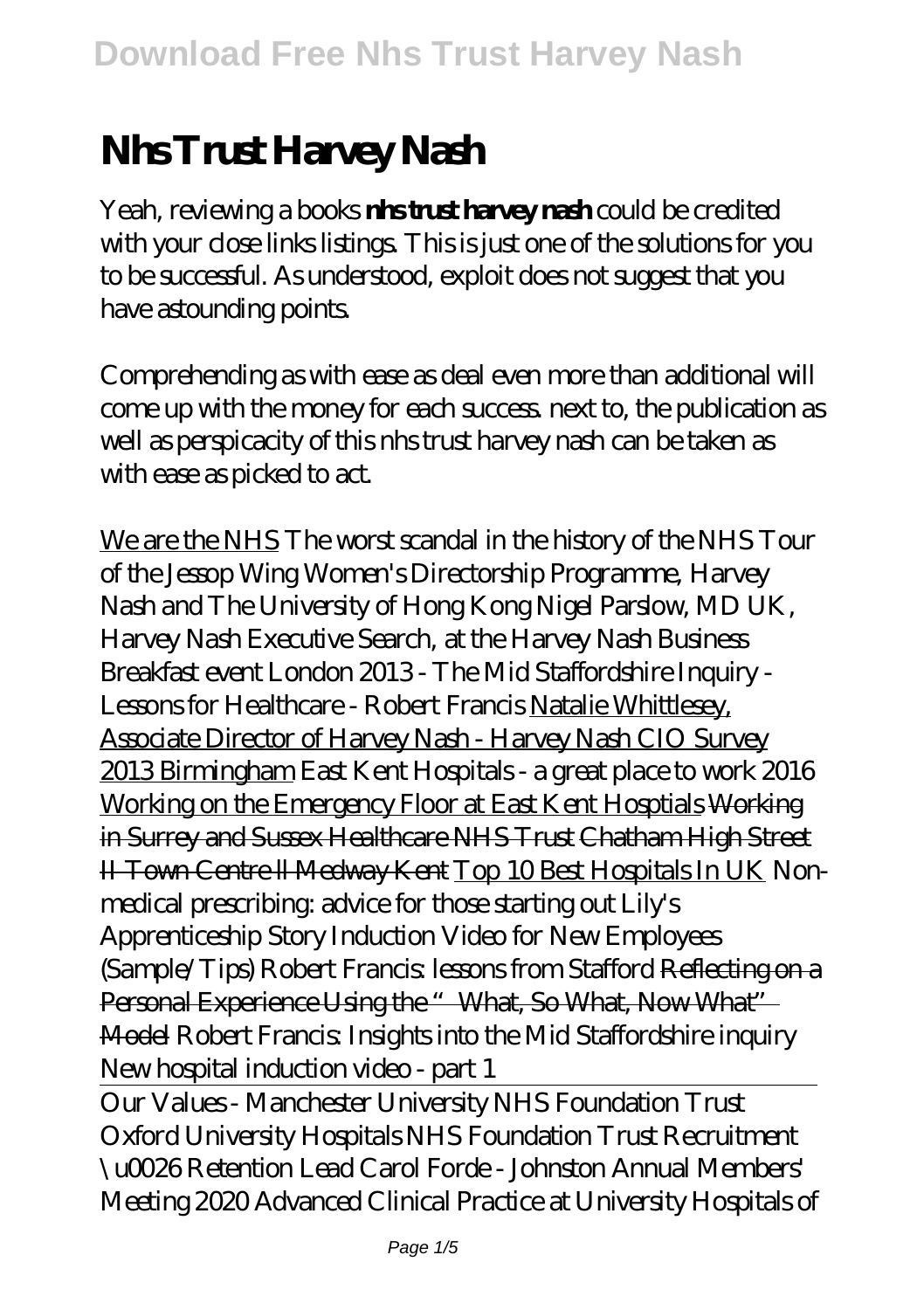Derby and Burton NHS Foundation Trust **Harvey Nash on UK Job Market** *Nursing careers | Royal Brompton \u0026 Harefield NHS Foundation Trust* Nhs Trust Harvey Nash Welcome Letter. Thank you for your interest in joining Berkshire Healthcare NHS Foundation Trust . Read more

Berkshire Healthcare NHS Foundation Trust - Harvey Nash One of Harvey Nash's and Berkshire Healthcare NHS Foundation Trust's objectives is to ensure that its workforce is reflective of the local community and therefore we actively encourage applications from under-represented groups.

Berkshire Healthcare NHS Foundation Trust - Harvey Nash Harvey Nash are advising the Trust on this critical appointment. For further information and an informal discussion on the role please contact Frank McKenna, Managing Director, Tom Patterson, Director, or Johnny Townson, Principal Researcher, on 0207 333 1429 or 07811 229322.

Healthcare & Academia - Harvey Nash Executive The Mid Yorkshire Hospitals NHS Trust is building for the future. With a relatively new Board and Executive... Read more » Job Description As the statutory accountable officer, and full voting member of the Board, to be responsible for the overall management of the Trust... Read more » How to Apply

Harvey Nash Microsite for The Mid Yorkshire Hospitals NHS ... About Us. The Royal Berkshire NHS Foundation Trust is one of the... Read more

Royal Berkshire NHS Foundation Trust – Harvey Nash Microsite Salisbury NHS Foundation Trust is one of the most innovative and successful organisations in the NHS and provides a range of clinical care including general acute and emergency services to over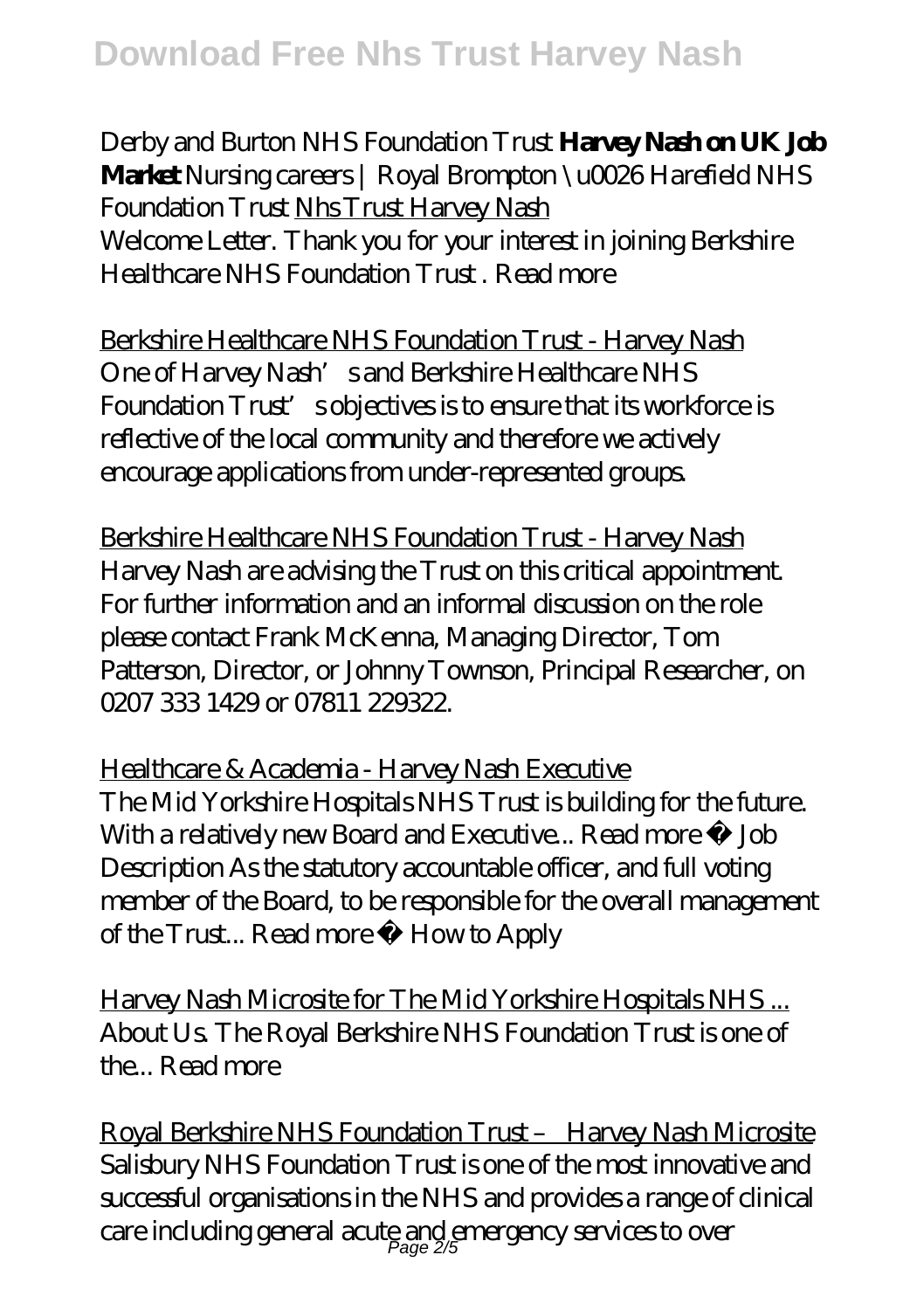## 300,000 people across Dorset, Hampshire and Wiltshire.

Harvey Nash Microsite for Salisbury NHS Foundation Trust 6... Wye Valley NHS Trust is the first provider of acute, community services and adult social care in England, bringing together these three services in April 2011. The Trust's vision is to improve the health and well-being of the people we serve in Herefordshire and the surrounding areas and its mission is to provide a quality of care we would want for ourselves, our families and friends.

Harvey Nash Microsite for Wye Valley NHS Trust | Director ... Wye Valley NHS Trust is the first provider of acute, community services and adult social care in England, bringing together these three services in April 2011. The Trust's vision is to improve the health and well-being of the people we serve in Herefordshire and the surrounding areas and it' smission is to provide a quality of care we would want for ourselves, our families and friends.

Harvey Nash Microsite for Wye Valley NHS Trust | Chief... Dr Rick Fraser, Chief Medical Officer - Sussex Partnership NHS Foundation Trust

Sussex Partnership NHS Foundation Trust - Harvey Nash... Welcome Letter . Thank you for your interest in this crucial role... Read more

## South London and Maudsley NHS Foundation Trust - Harvey **Nash**

New regulations now require the Trust to make a number of specific background checks to ensure that those we appoint are "fit and proper" people to hold these important roles. \*Monitoring One of Harvey Nash's and Dartford and Gravesham NHS Trust's objectives is to ensure that its workforce is reflective of the local community and therefore  $v_{\text{Page}}$  3/5 ely encourage applications from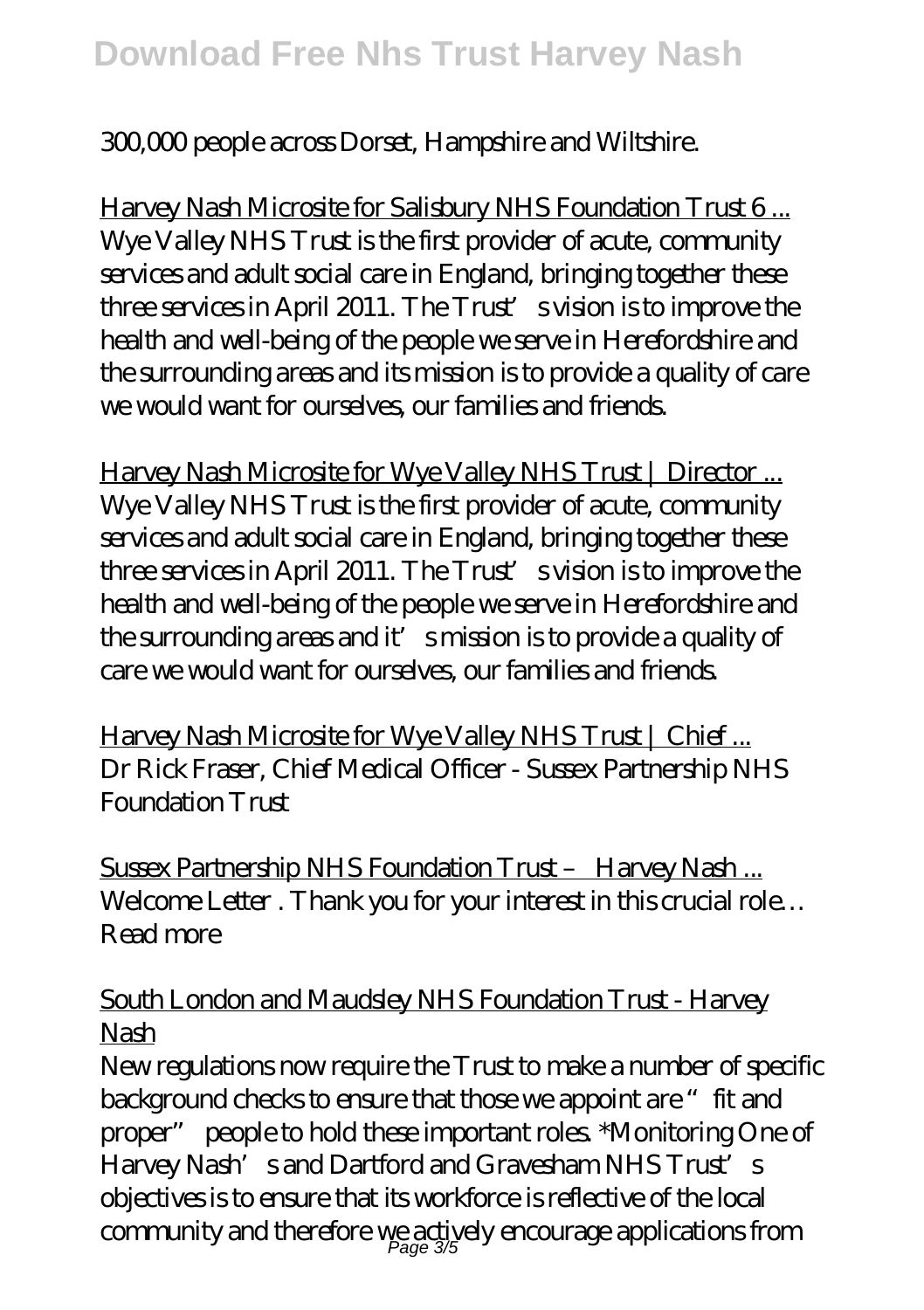## under ...

Dartford and Gravesham NHS Trust - Harvey Nash Job Description. Find out more about our roles here. Read more

Dartford and Gravesham NHS Trust - Harvey Nash Early intervention and prevention, Recovery and Wellbeing, Research and Innovation

Camden and Islington NHS Foundation Trust – Harvey Nash ... It is a large Trust with a total operating budget of over half a billion pounds. Its main commissioners are NHS Bury, NHS Heywood, Middleton and Rochdale, NHS Oldham and NHS Manchester. The Trust provides a range of elective emergency, district general services, some specialist services and operates from four sites:

Harvey Nash Microsite for The Pennine Acute Hospitals NHS ... Welcome Letter. Dear Candidate. Thank you for your interest in the Medical Director role at Hertfordshire Community NHS Trust (HTC). At HTC we believe that healthcare should support people to live their own lives, make their own choices and be independent.

Harvey Nash Microsite for Hertfordshire Community NHS ... The Pennine Acute Hospitals NHS Trust Welcome Letter Dear Candidate First of all, thank you for taking the time to visit the site and find out more information about the Trust and these...

Harvey Nash Microsite for The Pennine Acute Hospitals NHS ... East Cheshire NHS Trust – Harvey Nash Alumni Microsite An NHS trust has offered an unreserved apology to an elderly patient and his family after they accused hospital staff of restraining him 19 times in order to forcibly administer treatment. NHS trust apologises after staff accused of restraining ... Job Description.